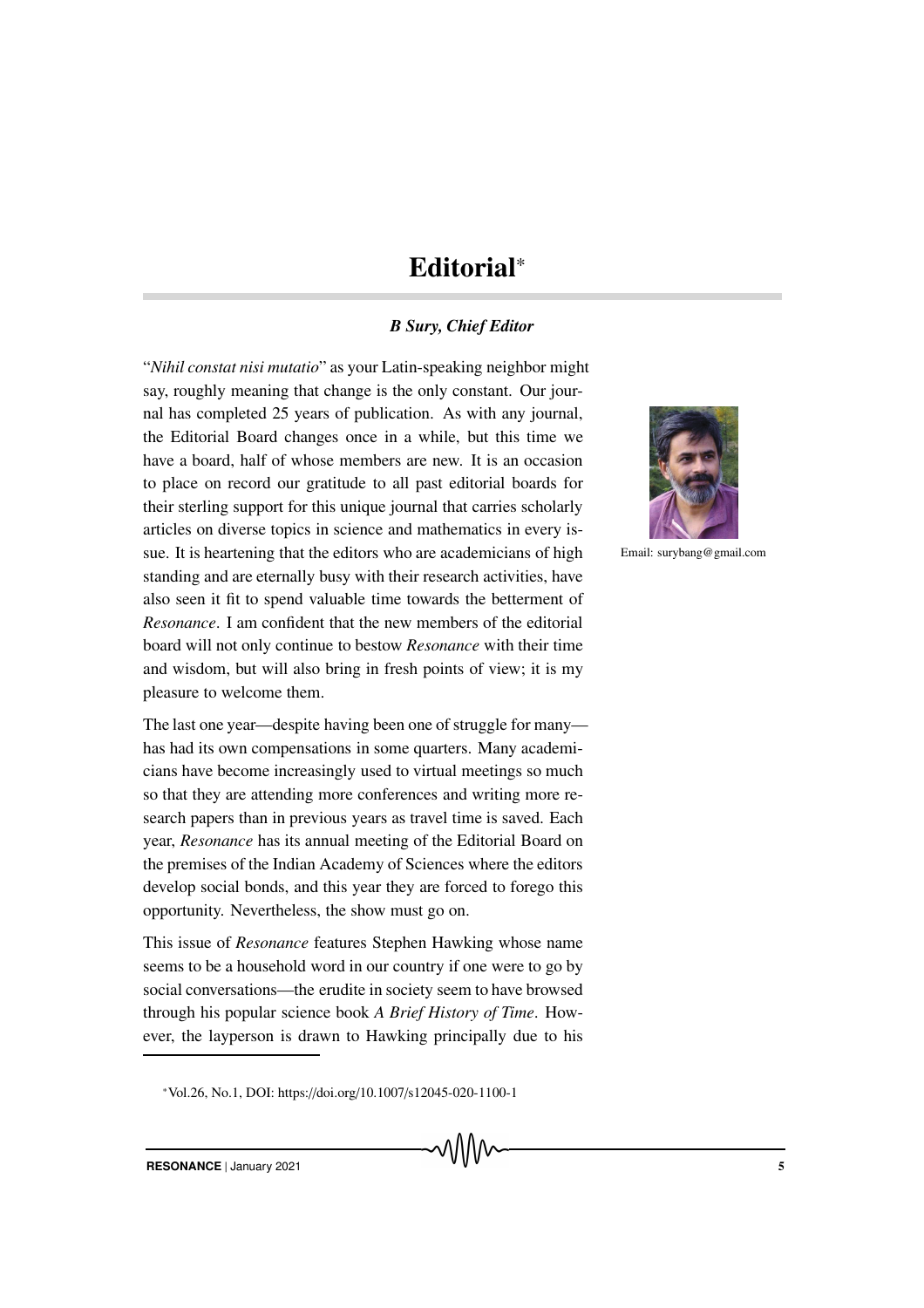### **EDITORIAL**

extraordinary worldly struggles, whereas, the real importance of a scientist is divined from her scientific contributions. The current issue carries an article—republished from *Current Science* by Rajesh Gopakumar and Spenta Wadia on Hawking's scientific work. The collaborative work of Hawking with Roger Penrose one of the Nobel Laureates of 2020—has also been detailed. This breakthrough work from 1970 showed, under very general conditions, that singularities are unavoidable (in either the past or in the future) in solutions of Einstein equations. An Indian connection is that this work used a then decade-old work on the Raychaudhuri equation crucially. We quote from the article, a very interesting aspect of some of Hawking's work: "When these ideas were put forward, de Sitter space-time was more of a historical toy example of a cosmological space-time. It is rather remarkable that 40 years later, de Sitter space-time is central to modern cosmology." They also mention the sensation his 2001 visit to India caused in the media where several people accompanied him for a "walk" on Marine Drive. The work of Amal Kumar Raychaudhuri alluded to above is described in remarkably elementary terms in an article by Joseph Samuel. As Samuel mentions, Rauchudhuri's paper was one of the finest scientific papers to have ever come out of India, and was the seed of many profound developments in the theory of general relativity.

In an intriguing article by T Ramakrishna Rao, we learn how body size can crucially affect the functioning of living organisms. Kleiber's rule shows that metabolic rates of organisms are directly related to the body mass (the former is a constant times the three-fourths of power of the latter). The author discusses the metabolic theory of ecology that is an expansion of Kleiber's rule to include two additional influencers of metabolism - temperature and resource availability. The metabolic theory posits that many physiological rates, life-history traits, and ecological processes follow quarter-power scaling laws. The author speculates, as an ecologist, on the different physical, ecological, and physiological constraints that might be counteracting the evolution of foot-long mosquitoes and mouse-sized hippopotamuses.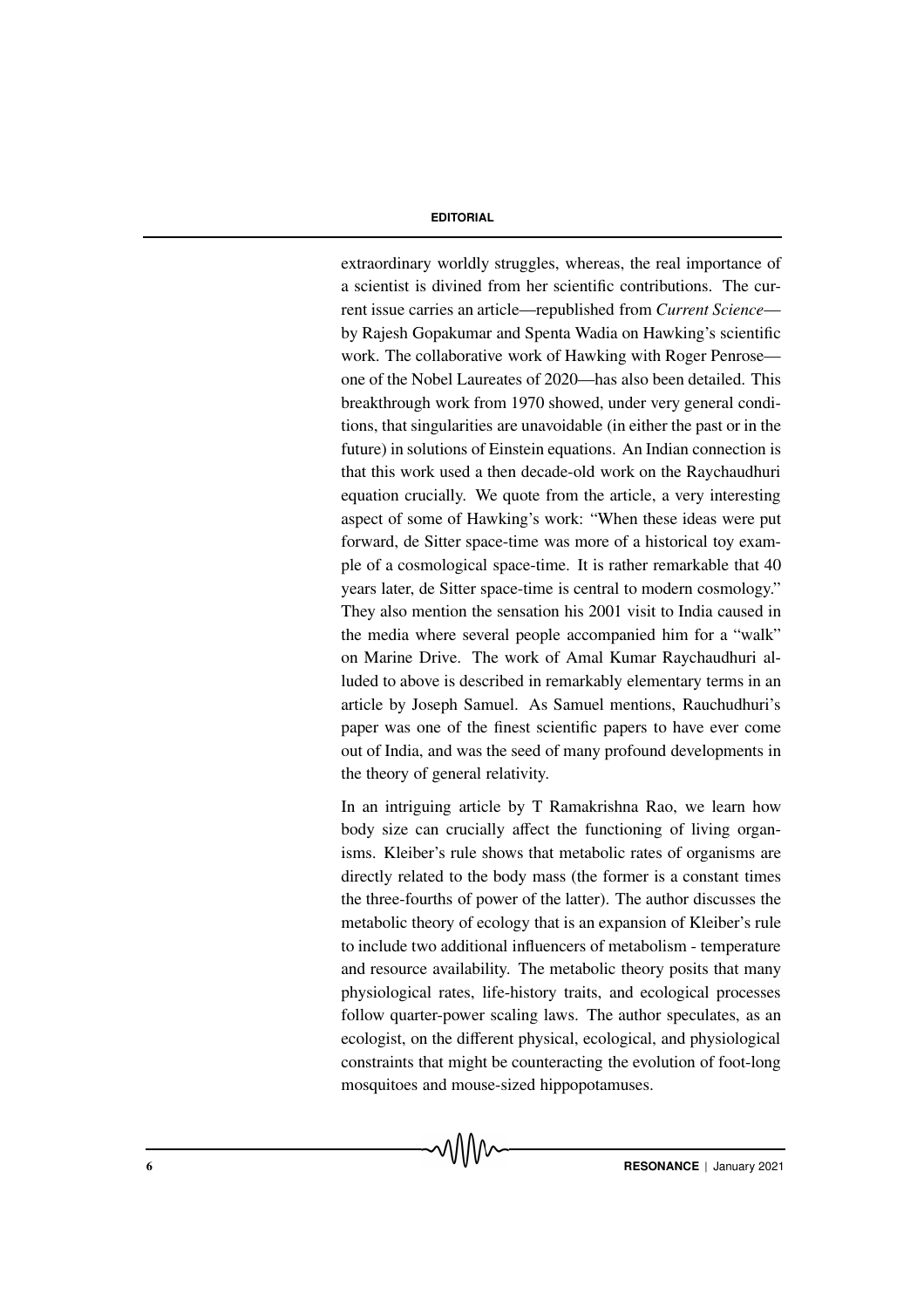#### **EDITORIAL**

The so-called 'black hole information paradox' arose from a combination of general relativity and quantum mechanics. Hawking shocked the scientific community in 1974 when he announced that quantum effects near the horizon of a black hole cause the radius of the event horizon to continuously decrease and eventually disappear. This would mean that quantum information could be lost completely in a black hole. Raghu Mahajan takes us through a fascinating journey of this puzzle in the article 'Recent Progress on the Black Hole Information Paradox: Computation of the Page Curve' and acquaints us with recent research on the problem. The 'Page curve' in the title refers to a tent-shaped curve, named after Don Page, who argued that the entropy of Hawking radiation should follow the curve (known now as the Page curve).

Book reviews are carried rather rarely and this issue contains a review of Deanna Kuhn's book, *Building our Best Future: Thinking Critically About Ourselves and Our World* by Jeena Anne K. The book highlights how argumentation skills can be developed in a classroom environment. Rajarshi Ghosh writes about the life and work of Priyadaranjan Rây in the chemical sciences. His teacher, the legendary P C Rây has remarked that Priyadaranjan Rây is an acknowledged authority on complexes and valency as also on microchemistry. It was P C Rây's practice to submit his own papers for Priyadaranjan's criticism and judgment before they were contributed to Chemical Societies. P C Rây mentions that even his presidential addresses at the annual meetings of the Indian Chemical Society of 1926 and 1929 were based mainly on the ideas and suggestions of Priyadaranjan Rây. P C Rây refers to Priyadaranjan as "A more silent and unobtrusive worker is seldom to be met with." Priyadaranjan Rây's remarkable, significant contributions in inorganic chemistry include the design and synthesis of new ligands and their coordination compounds, determination of stability of different unusual oxidation states of metals, the structure of the coordination complexes, their stability, optical activity, reaction mechanism, etc., and also designing several methods for the detection and estimation of different metal ions in macro and micro amounts.